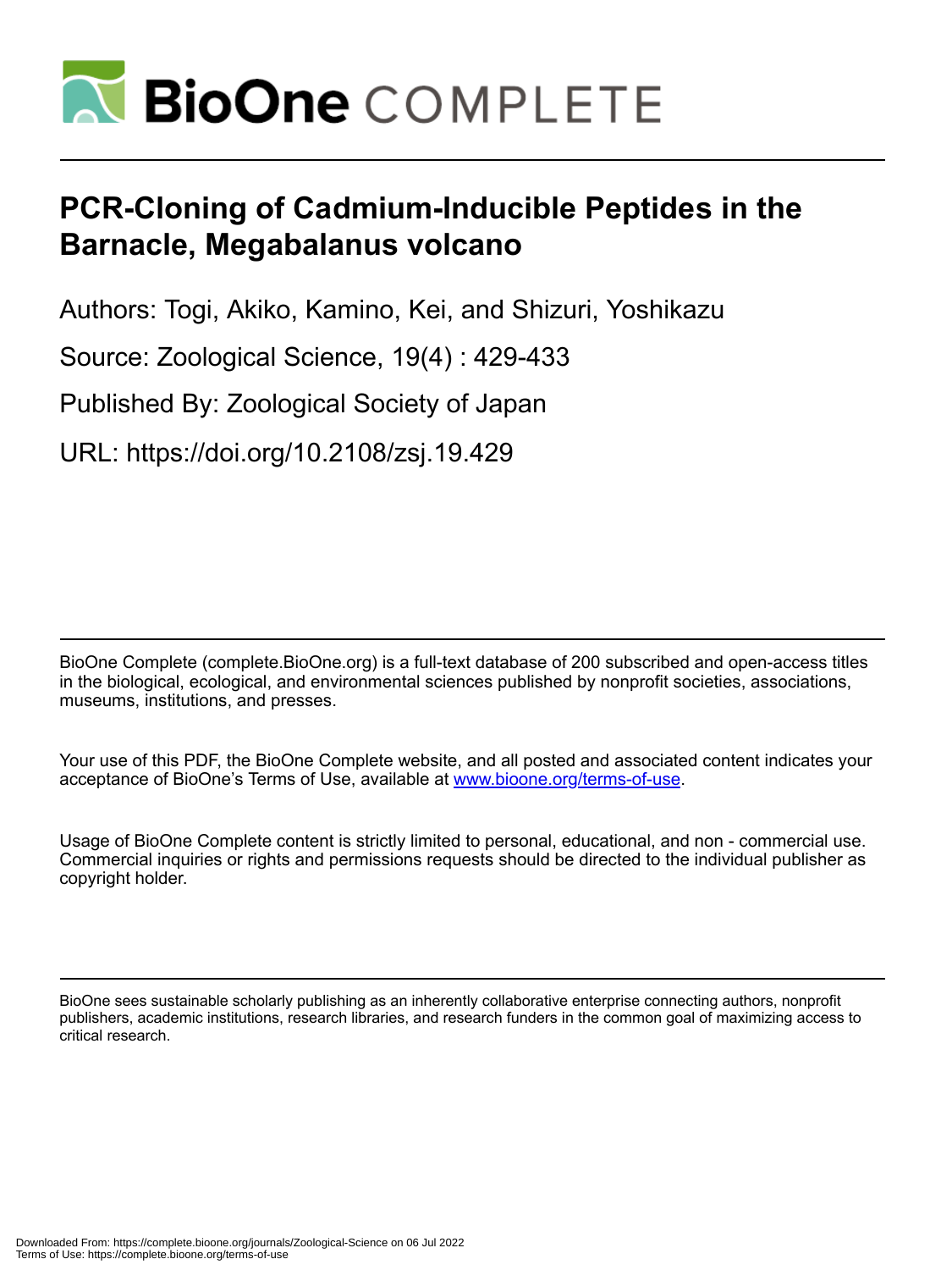# **PCR-Cloning of Cadmium-Inducible Peptides in the Barnacle,** *Megabalanus volcano*

Akiko Togi\*† , Kei Kamino, Yoshikazu Shizuri

*Marine Biotechnology Institute, Shimizu Laboratories, 1900 Sodeshi, Shimizu, Shizuoka 424-0037, Japan*

**ABSTRACT**—A 340 bp DNA fragment was amplified from barnacle (*Megabalanus volcano*) cDNA by polymerase chain reaction using primers designed based on the amino acid sequences of barnacle cadmiuminducible peptides CdIP1 and CdIP2. The whole sequence was determined by rapid amplification of cDNA ends method. The cDNA contained an open reading frame encoding 71 amino acid residues and the sequences for CdIP1 and CdIP2 were found to be located in the center of this coding region. Although CdIP1 and CdIP2 had been detected only in the cadmium-exposed barnacles, their mRNA was present both in cadmium-exposed barnacles and in unexposed barnacles. These results suggest that posttranslational proteolytic processing may be induced in the presence of cadmium.

**Key words**: barnacle, cadmium, peptide, PCR, proteolytic processing

# **INTRODUCTION**

Marine organisms are continuously exposed to various metals, some of which are essential and some of which are toxic to organisms. Mechanisms of utilization or detoxification of metals in marine organisms have not been clarified yet, but metals are bound by some ligands such as lowmolecular-weight metal-binding proteins (Hamer, 1986). In the case of cadmium, one of the well-known low-molecularmass cadmium-binding and -inducible proteins is metallothionein (MT), which is thought to be concerned with detoxification of cadmium (Hamer, 1986). On the other hand, many non-MT-like cadmium-binding/inducible proteins which are characterized by low cysteine content have also been found in marine organisms, such as molluscan *Crassostrea virginica* (Ridlington and Fowler, 1979), *Buccinum tenuissimum* (Dohi *et al.*, 1983), *Nassarius reticulatus* (Andersen *et al.*, 1989), annelidan *Nereis diversicolor* (Nejmeddine *et al.*, 1988) and *Allolobophora caliginosa* (Nejmeddine *et al.*, 1992). Most of non-MT-like proteins were found as cadmium-binding proteins and thought to be cadmium-inducible. Molecular weights of MTs and other non-MT-like proteins have been reported to be 5-20 kDa, especially in the range of 6-10 kDa.

Previously we reported two unique cadmium-inducible

\* Corresponding author: Tel. +81-75-962-8814; FAX. +81-75-962-8847.

E-mail: tougi001@smile2.sekisui.co.jp

† Present address: Sekisui Chemical Co., Ltd., Minase Research Institute, 2-1 Hyakuyama, Shimamoto-cho, Mishima-gun, Osaka 618-8589, Japan.

peptides CdIP1 and CdIP2 in barnacle, *Megabalanus volcano* (Togi *et al.*, 1998a,b). They were detected only in cadmium-exposed *M. volcano*, but not in unexposed ones. CdIP1 and CdIP2 are composed of 15 and 19 amino acids and their molecular weights are 1703 and 2004, respectively. Their amino acid sequences are nearly identical; CdIP2 has an additional four amino acids in the amino-terminus of CdIP1. They are rich in glutamic acid and thought to be a kind of non-MT-like cadmium-inducible proteins.

In the present study, we report the cDNA sequence of *M.volcano* CdIP and site-specificity of expression of CdIP (CdIP1 and CdIP2) mRNA, and suggest the possibility of posttranslational proteolytic processing for production of CdIP.

# **MATERIALS AND METHODS**

#### **RNA extraction and cDNA synthesis**

Barnacles, *Megabalanus volcano*, were collected from Izu (Japan) and were exposed to 200 µg of Cd/l of sea water for 4 weeks at room temperature. Total RNA was extracted from the internal organs by a total RNA separator kit (CLONTECH Laboratories, USA), and mRNA was purified from the total RNA using oligo(dT) beads, Oligotex<sup>™</sup>-dT30 Super (Japan Synthetic Rubber, Japan). Double-stranded cDNA was synthesized from the mRNA by a cDNA synthesis module (Amersham Pharmacia Biotech, Sweden).

#### **Polymerase chain reaction (PCR) and sequencing of the PCR product**

From the amino acid sequence of CdIP2, a degenerate oligonucleotide primer P-1 was designed and synthesized (Japan Bio Service, Japan): 5'-GT(AGCT)GG(AGCT)GA(AG)AT(ACT)GA(AG)- AA(AG)(AC)G-3' (see Fig. 1). The reaction mixture (20 µl) for PCR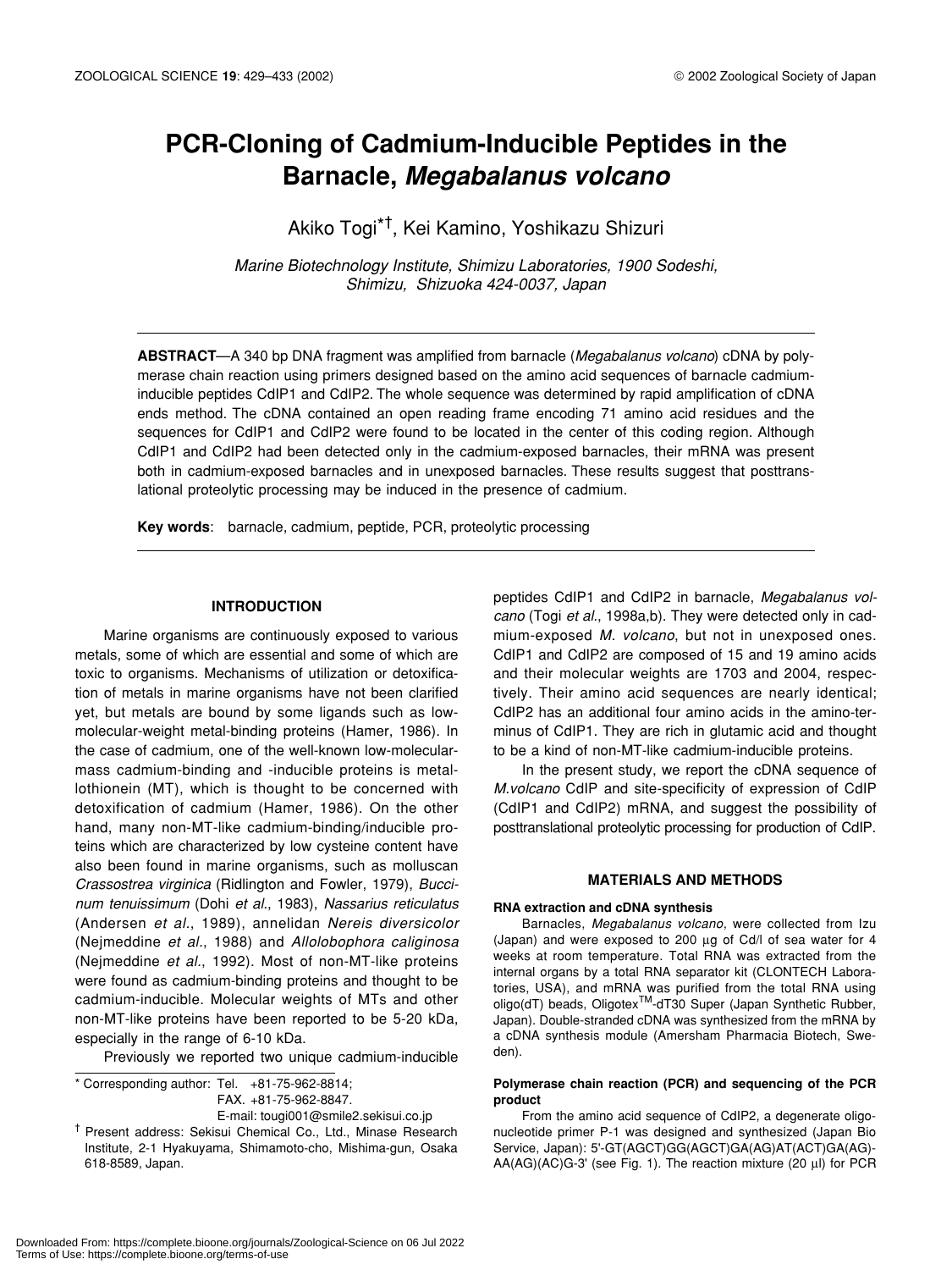contained 2.5 ng of the template cDNA, 0.6 µg of the mixed primer P-1, 0.6 µg of anchored oligo(dT)  $_{25}$  (a mixed population of three primers,  $dT_{25}$  with dA, dC or dG at the 3' end), 200  $\mu$ M dNTPs and 0.5 units of recombinant *Taq* DNA polymerase in the PCR buffer (TaKaRa, Japan). The reaction was carried out for 1 min at 94 ˚C, 1 min at 42°C, and 2 min at 75°C and was repeated for 30 cycles, and the final step at 75°C was extended to 10 min, by using a Mini Cycler<sup>™</sup> (MJ Research, USA).

The PCR product was fractionated in a 3% agarose gel (Nusieve 3:1; FMC Bioproducts, USA) and purified by glass-milk/ sodium iodine method using a GENE CLEAN<sup>™</sup> kit (BIO101, USA). The DNA fragment was then subcloned to pT7Blue(R) T-vector (Novagen, USA) and introduced into *Escherichia coli* JM109. The plasmid DNA was purified with a Plasmid Mini kit (QIAGEN, Germany), and the cloned DNA was sequenced with a 373 DNA sequencer (Applied Biosystems, USA) using a Dye Terminator Cycle Sequencing Kit with AmpliTaq DNA Polymerase FS (Perkin Elmer, USA).

# **5'-RACE (Rapid Amplification of cDNA Ends) and 3'-RACE**

The whole cDNA sequence was obtained through 5'- and 3'-

RACE reactions (Frohman *et al.*, 1988). Primers 5RACEAP-1, 5RACEAP-2 and 5RACEAP-3 were used for 5'-RACE, and 3RACEP-1 and 3RACEP-2 were used for 3'-RACE (see Fig. 1). Following the reverse transcription reaction using an RT-PCR kit (STRATAGENE, USA), PCRs were performed twice. The reaction was carried out for 1 min at 94°C, 1 min at 50°C, and 2 min at 75°C and was repeated for 30 cycles, and the final step at 75°C was extended to 10 min. The second PCR products were separated in a 3% agarose gel and subcloned to pT7Blue(R) T-vector and introduced into *E. coli* JM109. The cloned DNAs were sequenced as mentioned above.

To confirm the cDNA sequence of CdIP, PCR was performed using primer P-11 and the oligo( $dT$ )<sub>25</sub> (see Fig. 1). The reaction was carried out for 1 min at 94°C, 1 min at 42°C, and 2 min at 75°C and was repeated for 30 cycles, and the final step at 75°C was extended to 10 min. The sequence was determined as mentioned above.

#### **Northern blot analysis**

*M. volcano* total RNAs were extracted by a total RNA separator kit (CLONTECH Laboratories) from unexposed barnacles and



**Fig. 1.** The cDNA sequence of CdIP and the deduced amino acid sequence. The cDNA sequence of CdIP determined by RACE method and the deduced amino acid sequence are shown. The CdIP amino acid sequence is written in boldface. Arrows show primers used for the first PCR and RACE method: P-1 and anchored oligo(dT)<sub>25</sub> were used for the first PCR. 5RACEAP-1, 5RACEAP-2 and 5RACEAP-3 were used for 5'-RACE, and 3RACEP-1 and 3RACEP-2 were used for 3'-RACE. P-11 and oligo( $dT$ )<sub>25</sub> were used for the final PCR. A probe for northern blotting is underlined.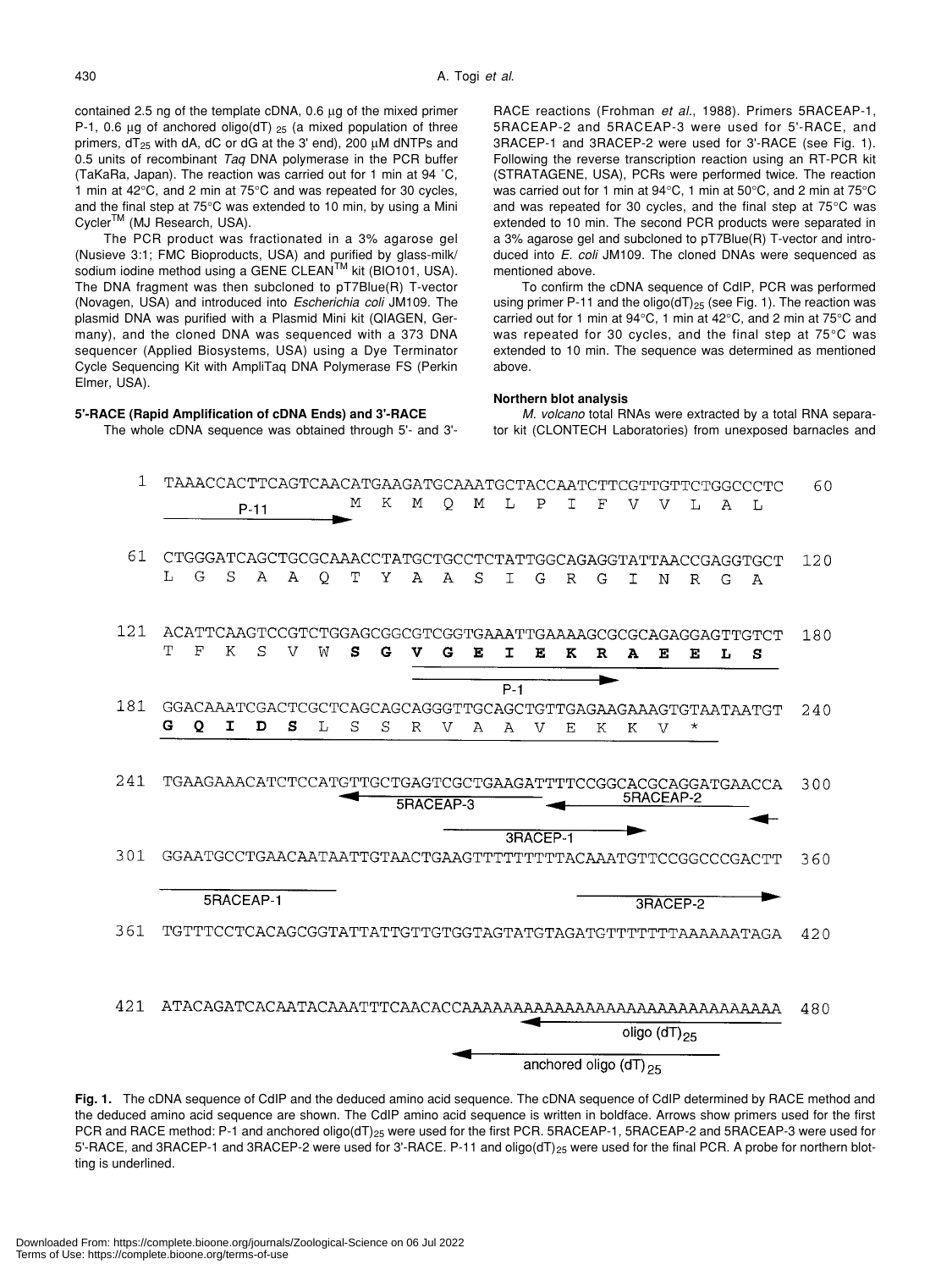barnacles exposed to 200 µg of Cd/l of sea water for 1 and 5 days. All preparations were performed separately for each of five individual barnacles. Twenty micrograms of each total RNA was fractionated in a 3% denaturing agarose gel containing formaldehyde and subsequently transferred onto Hybond™ N<sup>+</sup> Nucleic acid transfer membrane (Amersham Pharmacia Biotech). A probe was designed from the sequence of the first PCR product and was prepared by PCR (see Fig. 1). The probe was  $^{32}P$ -labeled by using a Random Primer DNA labeling kit Ver. 2 (TaKaRa) and hybridized to the membrane for 14 hr at 50°C. Blots were finally washed with 0.2 x SSC for 60 min at 60°C. Signals were detected by a FUJIX BAS 1000 (FUJI PHOTO FILM, Japan) after exposure to the imaging plate BAS-IIIs (FUJI PHOTO FILM).

To analyze expression of CdIP mRNA in each internal organ, total RNAs were prepared from three barnacles' internal organs: the muscle and the epidermis, the cirri, the stomach and the intestine, the sperm reservoir, the ovary, and the egg mass in the mantle cavity, respectively. Ten micrograms of each total RNA was fractionated by denaturing agarose electrophoresis and transferred onto Hybond™ N<sup>+</sup> Nucleic acid transfer membrane. Hybridization was performed as described above.

# **RESULTS AND DISCUSSION**

#### **The cDNA sequence of CdIP**

A 340 bp DNA fragment was amplified from *M. volcano* cDNA by PCR using primers anchored oligo( $dT$ )  $_{25}$  and P-1 designed based on the amino acid sequence of CdIP2. After sequencing of the 340 bp DNA, 5'- and 3'-RACE was performed to determine the cDNA sequence of the upstream and the downstream region. Following determination of the sequences of the RACE products, PCR was performed using primers P-11 and the oligo( $dT$ )<sub>25</sub> (see Fig. 1) to amplify the entire cDNA of CdIP. The plasmids of 6 clones were sequenced and their sequences were all identical. The determined CdIP cDNA sequence and the deduced amino acid sequence are shown in Fig. 1. No genes homologous with CdIP were found on the DDBJ database.

The cDNA contained an open reading frame encoding 71 amino acid residues. As shown in Fig. 2 (a), the deduced amino acid sequence of the precursor protein seemed to consist of 4 regions: putative signal peptide region (Von Heijne, 1986), PEP1 (peptide1) region (24 amino acid residues), CdIP region and PEP2 (peptide2) region (12 amino acid residues). CdIP was located in the center of the coding region. The calculated isoelectric point and the hydrophilicity of each region (except for the putative signal peptide) are shown in Figs. 2 (a) and (b), respectively. They suggest a different characteristic of CdIP from other regions. The calculated isoelectric point of CdIP is acidic, while those of the other regions are basic. The region of CdIP is more hydrophilic than those of PEP1 and PEP2. The secondary structure prediction of proCdIP (the peptide containing PEP1,



**Fig. 2.** The isoelectric point and the hydropathy profile of CdIP. (a) The deduced amino acid sequence from the cDNA sequence of CdIP is shown. It can be divided into 4 regions: signal peptide, PEP1, CdIP and PEP2. The isoelectric point of each region (except for the putative signal peptide) is also given. (b) Hydropathy profile of the deduced amino acid sequence is depicted. The hydrophilicity was calculated based on parameters in Hopp and Woods' method (Hopp and Woods, 1981).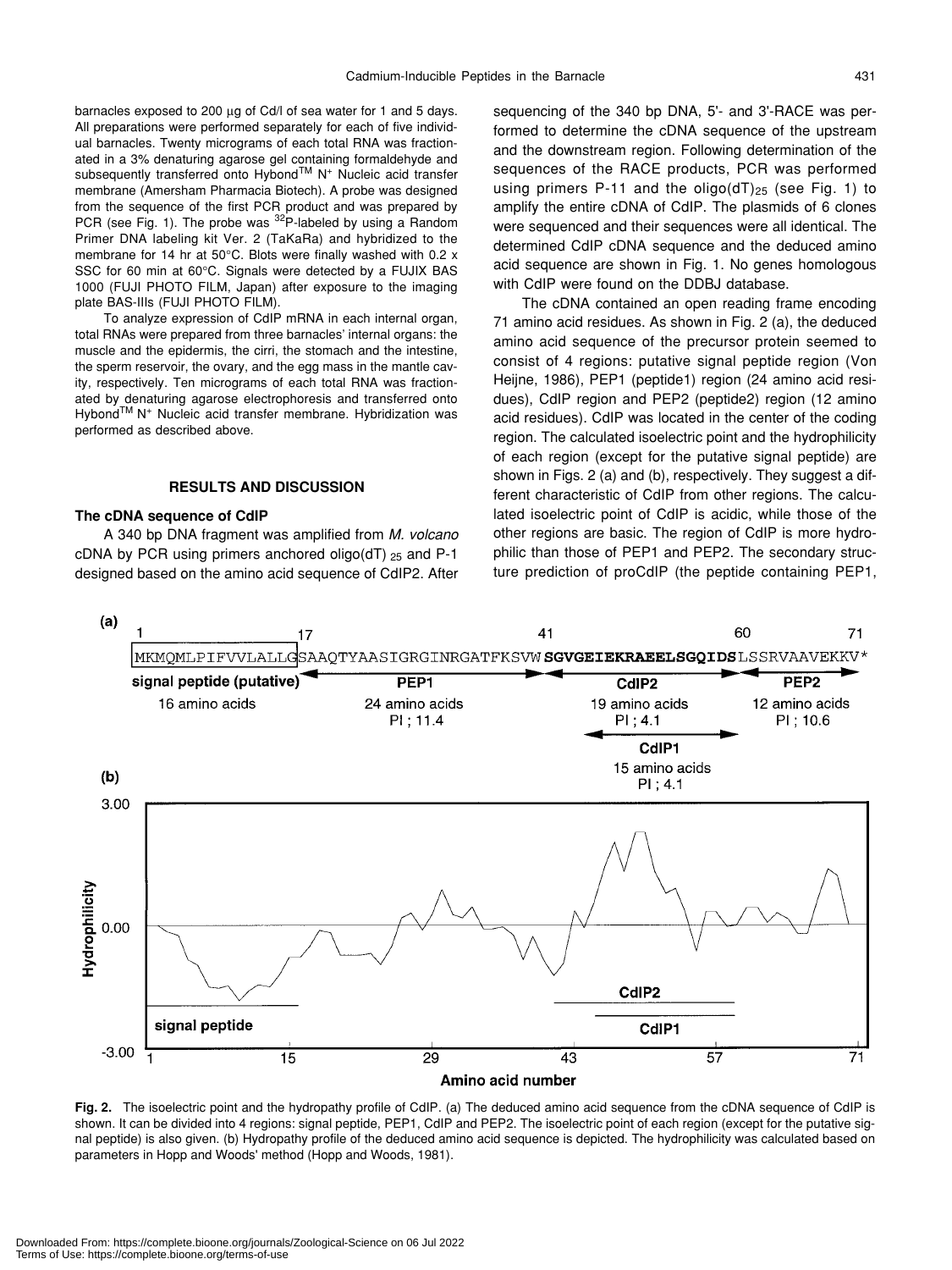CdIP and PEP2) by Chou-Fasman's method (Chou and Fasman, 1978) suggested  $\alpha$ -helical structure.

After cleavage of the signal peptide, CdIP may be released from proCdIP by proteolytic processing, which is often seen in other bioactive peptides. The predicted digestion sites for processing of proCdIP were Trp-Ser and Ser-Leu. Further study is required to confirm the processing.

# **Expression of CdIP mRNA**

To investigate whether CdIP mRNA was cadmiuminducible or not, northern blot analysis was performed. Total RNAs were extracted from cadmium-exposed and unexposed *M. volcano*. As shown in Fig. 3, a single positive band could be detected both in cadmium-exposed and in unexposed *M. volcano* total RNA. This result showed that CdIP mRNA was present both in cadmium-exposed and in unexposed *M. volcano*, and that the expression was constitutive. We reported previously that CdIP1 and CdIP2 are cadmiuminducible because they were not detected in unexposed but only in cadmium-exposed *M. volcano* (Togi *et al.*, 1998). These results suggest that posttranslational proteolytic processing may occur in the presence of cadmium.

# **Expression of CdIP mRNA in each internal organ**

To analyze expression of CdIP mRNA in each internal organ, northern blot analysis was performed for total RNA isolated from each internal organ of *M. volcano* (Fig. 4). The signal was detected in the muscle and epidermis, cirri, stomach and intestine, and sperm reservoir, but not in the ovary nor the egg mass in the mantle cavity. The signal was the strongest in sperm reservoir.

It has been reported that MTs and non-MT-like cadmium-binding/inducible proteins were found in the liver, kidney, intestine, pancreas, spleen, duodenum, placenta, brain, heart and testis in vertebrates, and also in the liver, kidney, hepatopancreas, gills, mantle and soft tissue in invertebrates (Hamer, 1986). Neither MT nor non-MT-like cadmium-binding/inducible protein has been found in the ovary. The fact that the site-specificity of CdIP is similar to those of MTs or non-MT-like cadmium-binding/inducible proteins may indicate that CdIP has functions like them.

In the present study, the cDNA sequence of CdIP was



**Fig. 3.** Northern blot analysis of cadmium-exposed and unexposed *M. volcano.* Lanes 1–5, total RNAs isolated from unexposed *M. volcano*; Lanes 6–10, total RNAs isolated from *M. volcano* exposed to cadmium for 1 day; Lanes 11–15, total RNAs isolated from *M. volcano* exposed to cadmium for 5 days. An arrowhead shows the 18S rRNA.



**Fig. 4.** Northern blot analysis of each internal organ of *M. volcano.* Lanes: 1, the muscle and the epidermis; 2, the cirri; 3, the stomach and the intestine; 4, the sperm reservoir; 5, the ovary; 6, the egg mass in the mantle cavity. An arrowhead shows the 18S rRNA.